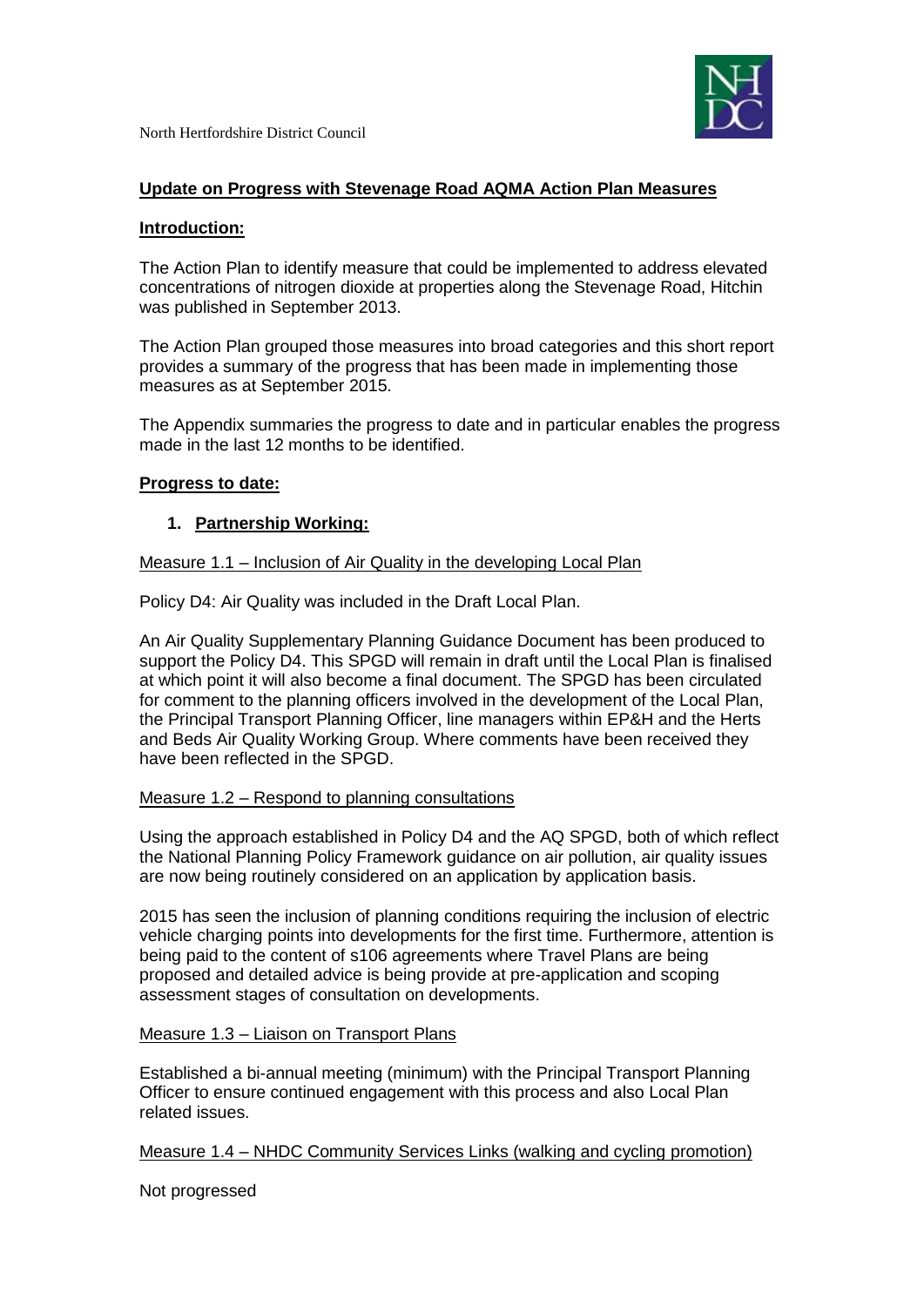

# Measure 1.5 – Link with the Public Health Agenda

Air Quality is included in the JSNA.

NHDC has an active and vocal presence on the HCC Air Quality and Public Health working group.

This group has resulted in the following:

- Awareness raising seminars for public health professionals
- HCC wide air quality strategy
- Funding for PM2.5 monitoring

## Measure 1.6 – Defra Funding to Support Action Plan Measures

Successful bid in 2013/14 – HGV survey and road layout air quality modelling

Unsuccessful bid in 2014/15 – extension of air quality modelling project

Successful bid to OLEV for 6 x EV recharging points 2013/14 – project completed 2015 and re-charging points in use

Unsuccessful bid to OLEV for funding for detailed fleet review and 75% off of cost of EVs to replace diesel vehicles.

# **2. Ongoing Monitoring:**

Measure 2.1 – Monitoring local air quality

Diffusion tube network retained

NO2, PM10 and PM2.5 (HCC PH funded) real-time analysers have been established at Stevenage Road since end of July 2015

Measure 2.2 – Annual traffic counts at Stevenage Road

DfT source of traffic data identified for Stevenage Road

# **3. Publicity and Education:**

Measure 3.1 – Utilise NHDC media resources to raise awareness

EV usage press release drafted and with Communications

### Measure 3.2 – Engage with local schools to raise awareness

Junior school and senior school Air Quality education resource packs are available. Need funding to implement and time to identify schools and support implementation.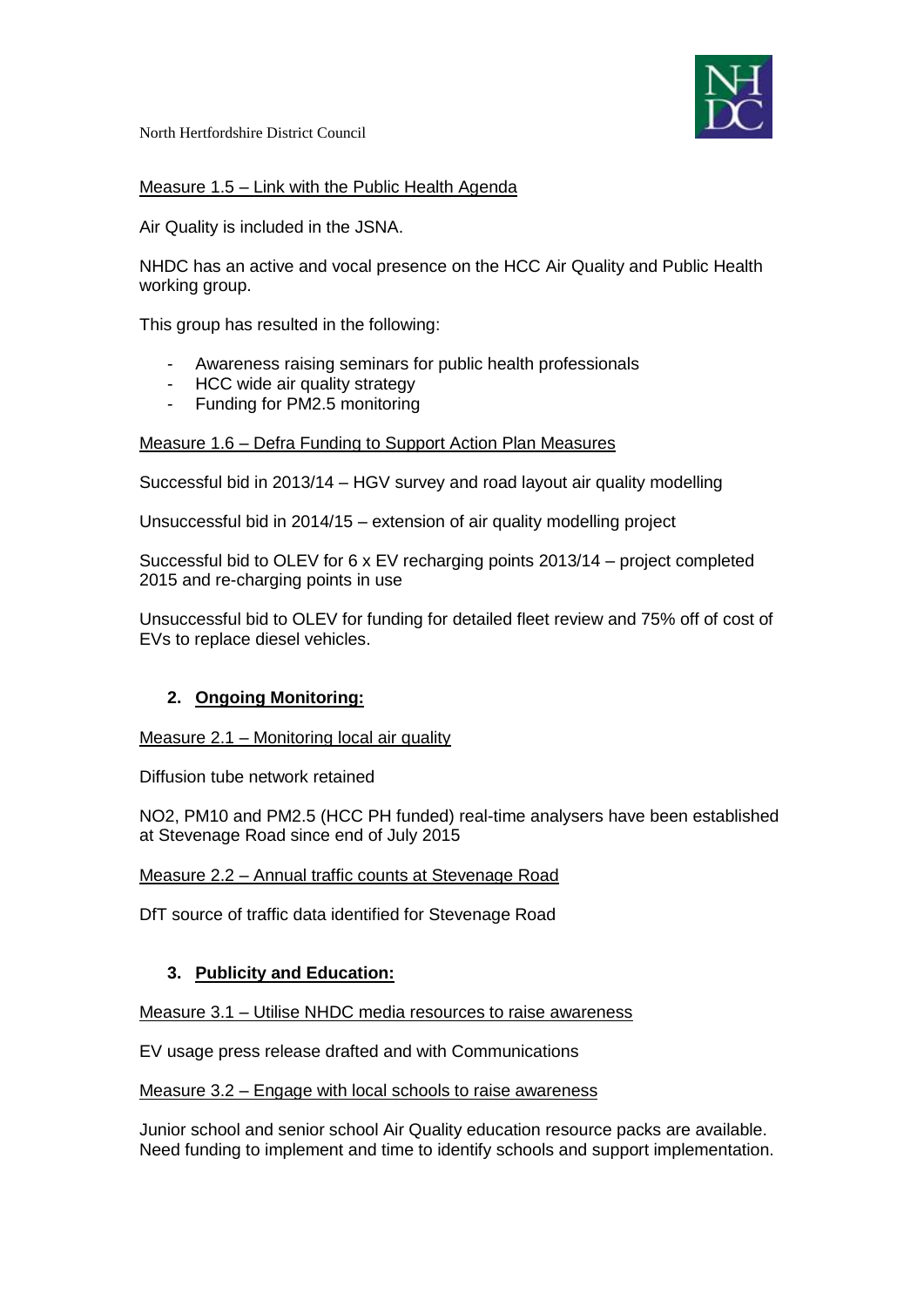

## Measure 3.3 – Engage with local business to raise awareness

NHDC engaged with working group involving HCC and a private company investigating the establishment of a rapid EV charging network across Hertfordshire for taxis. Possible OLEV bid associated with the project.

# **4. Improve Infrastructure for alternative transport:**

Measure 4.1 – Support public transport uptake

No progress

Measure 4.2 – Support cycling infrastructure

No progress

Measure 4.3 – Support improvements to pedestrian links and crossing at Stevenage Road

No further progress due to unsuccessful bid to Defra. However, pedestrian crossing at Stevenage Road remains a short/medium term project for HCC Highways

## Measure 4.4 – Installation of EV charging point infrastructure

OLEV funded project complete

OLEV/HCC/Private company Taxi charging point project at early stages

Measure 4.5 – Gas or biomethane refuelling facilities for industry/commerce

No progress as no appropriate developments, but AQ planning policy and supporting guidance document highlights the principle.

# **5. Encourage use of Alternative Fuels/Reduce emissions:**

Measure 5.1 – investigate incorporation of emissions element to parking policy /charges

No progress other than establishing parking fee exempt parking spaces for recharging bays and no fee for electricity use

Measure 5.2 – Changing company fleets

Energy Saving Trust has been commissioned to carry out survey of NHDC fleet for feasibility of replacement of diesel with EV. Business case report due September 2015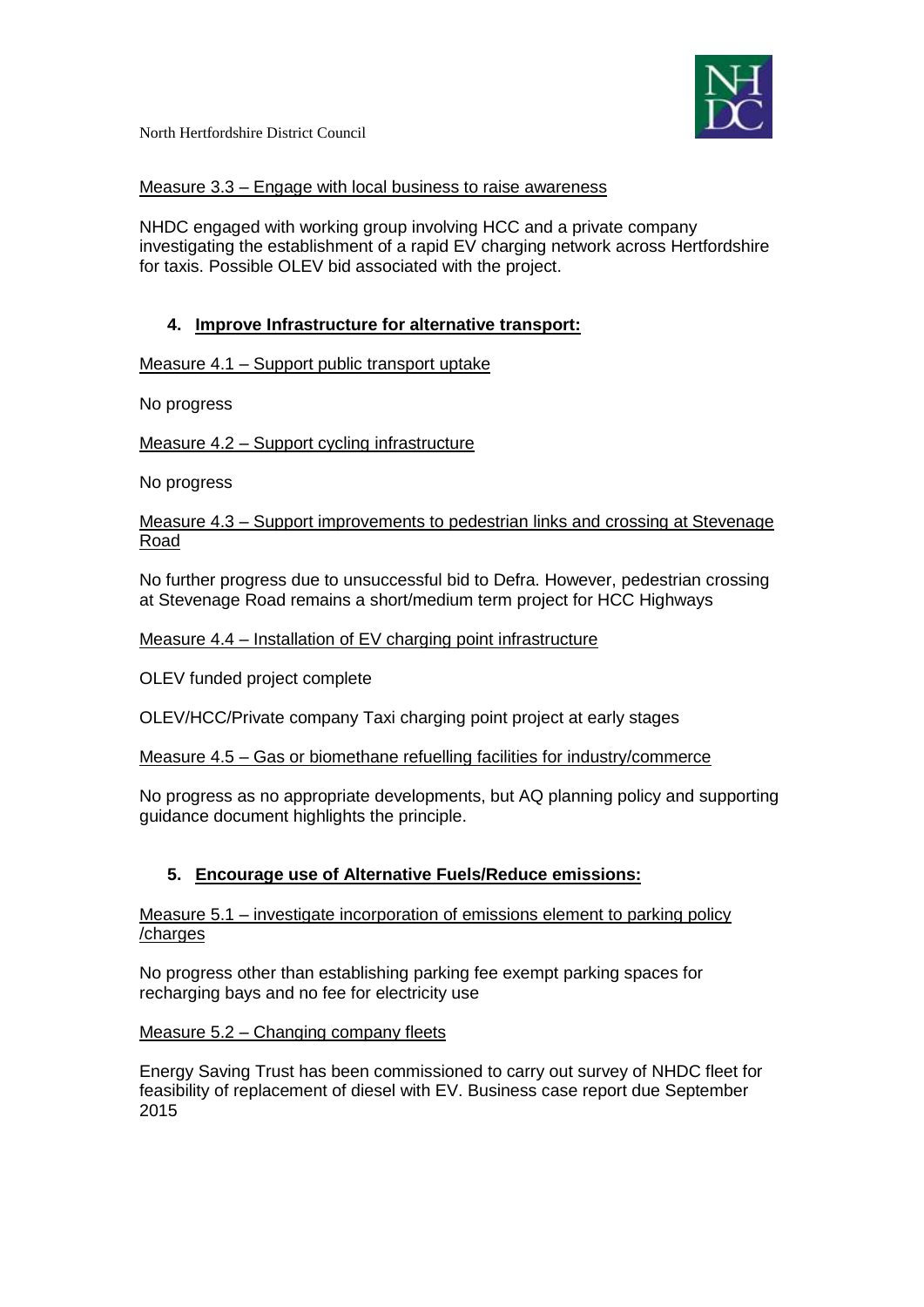

# **6. Traffic Infrastructure Alterations:**

#### Measure 6.1 – Alternative routes for HGV access to Hitchin industrial estate

HGV survey complete and data with HCC Highways as supporting evidence for future considerations. Data with NHDC Development Control.

Measure 6.2 & 6.3 – Relocation of bus-stops and review of on-street parking at Stevenage Road

No progress made. Would have been considered further if Defra bid for modelling of road layout changes at Stevenage Road had been successful

#### Measure 6.4 – Modelling of road layout improvements at Stevenage Road

No progress due to unsuccessful Defra bid, but road layout changes remain under consideration by HCC due to housing pressure in the south of the district, so the intention is to remain involved as those considerations progress

David Carr (Environmental Protection Officer)

8<sup>th</sup> September 2015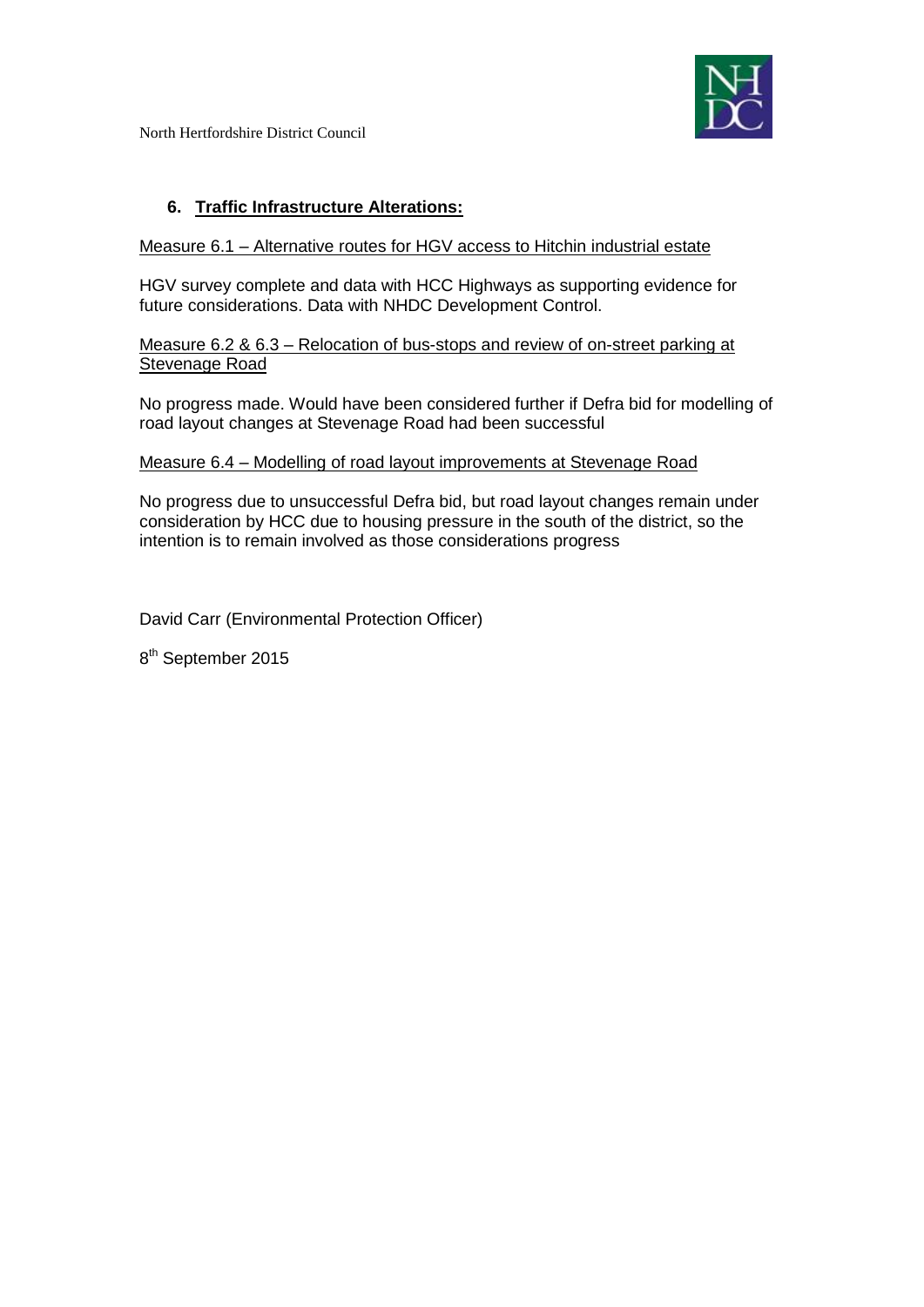| North Hertfordshire District Council Progress against Air Quality Action Plan 2013 Summary of Measures at September 2015 |                                                                                                                                                            |                                             |                                      |                                                                                                                                      |                                                                                                                                                                                                         |                                                                                                                     |                                              |  |
|--------------------------------------------------------------------------------------------------------------------------|------------------------------------------------------------------------------------------------------------------------------------------------------------|---------------------------------------------|--------------------------------------|--------------------------------------------------------------------------------------------------------------------------------------|---------------------------------------------------------------------------------------------------------------------------------------------------------------------------------------------------------|---------------------------------------------------------------------------------------------------------------------|----------------------------------------------|--|
|                                                                                                                          |                                                                                                                                                            | <b>Summary of Action Plan Measures</b>      | <b>Progress since September 2013</b> |                                                                                                                                      |                                                                                                                                                                                                         |                                                                                                                     |                                              |  |
| <b>Measure</b>                                                                                                           | <b>Description</b>                                                                                                                                         | <b>Lead</b>                                 | <b>Timescales</b>                    | <b>Indicator</b> of                                                                                                                  | <b>Progress</b>                                                                                                                                                                                         | Progress in                                                                                                         | <b>Estimated</b>                             |  |
| <b>Number</b>                                                                                                            | of Measure                                                                                                                                                 | <b>Responsibility</b>                       |                                      | <b>Success</b>                                                                                                                       | to date                                                                                                                                                                                                 | last 12 months                                                                                                      | <b>Completion date</b>                       |  |
|                                                                                                                          |                                                                                                                                                            |                                             |                                      | Partnership Working (Liaison & joint working with: NHDC colleagues, other Local Authorities, Hertfordshire County Council and Defra) |                                                                                                                                                                                                         |                                                                                                                     |                                              |  |
| 1.1                                                                                                                      | Inclusion of Air Quality<br>in NHDC's Local Plan<br>(LP) and development<br>of a Supplementary<br><b>Planning Guidance</b><br>(SPG) for Air Quality        | NHDC -<br>Environmental<br>Protection (EP)  | 2013                                 | Air quality included in<br>Local Plan and SPG<br>produced                                                                            | - Air Quality Policy<br>agreed for inclusion in<br><b>Local Plan</b><br>- Air Quality SPG<br>document agreed in<br>principle & draft<br>completed                                                       | Same as progress<br>to date                                                                                         | Dependant on the<br>Local Plan<br>timescales |  |
| 1.2                                                                                                                      | Respond to planning<br>consultations arising<br>from air quality SPG,<br>including considering<br>S106 and Community<br><b>Infrastructure Levy</b><br>(CL) | EP                                          | Ongoing                              | Air quality impacts<br>considered on relevant<br>planning applications &<br>appropriate S106/CIL<br>contributions obtained           | - Air quality issues<br>being routinely<br>considered on an<br>application specific<br>basis<br>- EV charging point<br>infrastructure<br>condition is being<br>included on some<br>planning permissions | - EV charging<br>point<br>infrastructure<br>condition being<br>included on some<br>planning<br>permissions          | Ongoing                                      |  |
| 1.3                                                                                                                      | Liaison on Urban<br><b>Transport Plans (UTPs)</b><br>and Local Transport<br>Plans (LTPs)                                                                   | EP & NHDC<br><b>Planning Policy</b><br>(PP) | Ongoing                              | Air quality issues<br>considered in developing<br>UTP and LTP initiatives                                                            | - Contacts & liaison<br>with transport<br>planning professionals                                                                                                                                        | - Established<br>quarterly<br>meetings with<br><b>NHDC Principal</b><br><b>Transport</b><br><b>Planning Officer</b> | Ongoing                                      |  |
| $1.4$ (see<br>also $3.2$ )                                                                                               | Investigate possibility<br>of linking with NHDC<br><b>Community Services</b><br>(CS) to promote<br>cycling/walking                                         | $\rm EP$                                    | 2013                                 | Establish link between<br>change to transport mode<br>and exercise and health                                                        | - No action to date                                                                                                                                                                                     | Same as progress<br>to date                                                                                         | 2016/17                                      |  |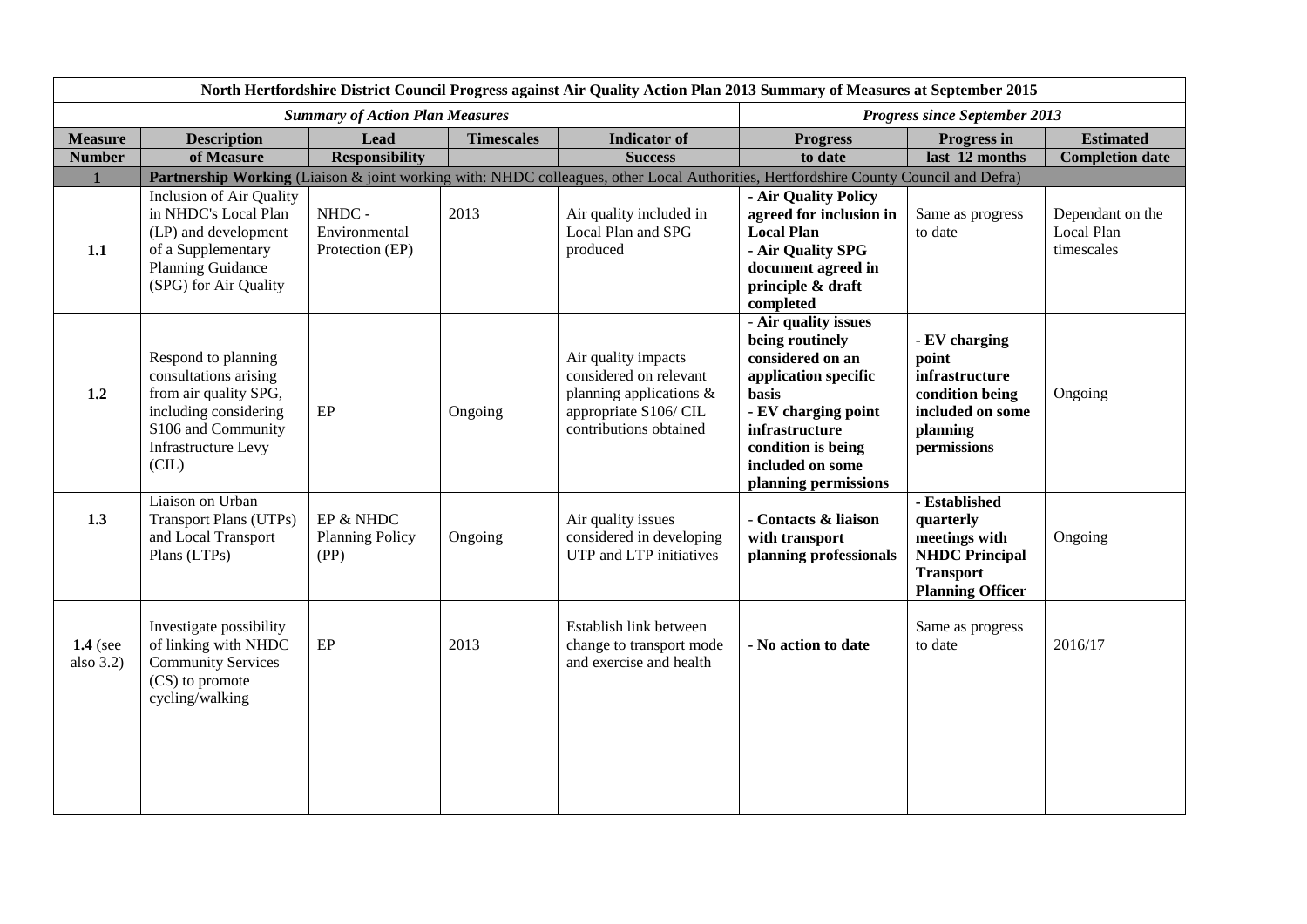| <b>Measure</b>             | <b>Description</b>                                                                                                                                      | <b>Lead</b>                                  | <b>Timescales</b>                                                                                                      | <b>Indicator</b> of                                                                                                                     | <b>Progress</b>                                                                                                                                                                                     | <b>Progress since</b>                                                                                                                                                                                                  | <b>Estimated</b>                                         |
|----------------------------|---------------------------------------------------------------------------------------------------------------------------------------------------------|----------------------------------------------|------------------------------------------------------------------------------------------------------------------------|-----------------------------------------------------------------------------------------------------------------------------------------|-----------------------------------------------------------------------------------------------------------------------------------------------------------------------------------------------------|------------------------------------------------------------------------------------------------------------------------------------------------------------------------------------------------------------------------|----------------------------------------------------------|
| <b>Number</b>              | of Measure                                                                                                                                              | <b>Responsibility</b>                        |                                                                                                                        | <b>Success</b>                                                                                                                          | to Date                                                                                                                                                                                             | last 12 months                                                                                                                                                                                                         | <b>Completion date</b>                                   |
| $1.5$ (see<br>also $1.4$ ) | Link into the Public<br>Health agenda via the<br>Joint Strategic Needs<br>Assessment (JSNA)                                                             | Hertfordshire<br>Local Authority<br>officers | 2013 and<br>ongoing                                                                                                    | Establish presence &<br>profile of air quality<br>within JSNA and with the<br>HCC Health and<br>Wellbeing Board                         | - Air Quality in JSNA<br>- ongoing liaison with<br>working group<br>- HCC AQ Strategy<br>developed<br>- Raised awareness of<br><b>AQ</b> impact on Public<br><b>Health with PH</b><br>professionals | - Active role on<br><b>HCC Air Quality</b><br>and Public Health<br>working group.<br>Resulted in<br>development of<br>HCC wide AQ<br>strategy and<br>presentations at<br>AQ related<br>seminars to PH<br>professionals | Ongoing                                                  |
| 1.6                        | Apply for Defra<br>funding to help<br>implement selected<br><b>Action Plan measures</b>                                                                 | EP                                           | Annual<br>applications<br>from 2013<br>onwards                                                                         | Successful grant<br>applications and<br>utilisation of funds                                                                            | - Defra grant: HGV<br>survey in Hitchin &<br>layout survey of<br><b>Stevenage Rd</b><br>completed<br>- Olev grant for EV<br>infrastructure<br>completed                                             | No additional<br>progress because<br>2014/15 grant<br>application<br>unsuccessful                                                                                                                                      | 2013 grants<br>completed<br>Ongoing for future<br>grants |
| $\overline{2}$             | <b>Ongoing Monitoring of Air Quality &amp; Levels of Traffic</b>                                                                                        |                                              |                                                                                                                        |                                                                                                                                         |                                                                                                                                                                                                     |                                                                                                                                                                                                                        |                                                          |
| 2.1                        | Monitor air quality in<br>the District to keep<br>suitability of<br>monitoring locations<br>under review with<br>particular focus on the<br><b>AQMA</b> | $\rm EP$                                     | Jan. 13 - NO <sub>x</sub><br>monitor in<br>Stevenage Rd<br>Annual review<br>of diffusion<br>tubes & report<br>to Defra | Automatic analyser at<br>Stevenage Rd for start of<br>2013<br>Relevant diffusion tube<br>network<br>Annual reports accepted<br>by Defra | - Stevenage Rd NOx<br>Analyser<br>supplemented by<br><b>PM10 &amp; PM2.5</b><br>analysers in 2015<br>- Diffusion tube<br>network retained<br>- Defra reporting as<br>required                       | - Utilised a grant<br>award obtained<br>through<br>engagement with<br><b>HCC Public</b><br><b>Health obtained</b><br>funding for<br>PM10/2.5 & NO <sub>x</sub><br>at Stevenage Rd                                      | - Ongoing                                                |
| 2.2                        | Establish annual traffic<br>count location at the<br>Hitchin Hill<br>roundabout, Stevenage<br>Rd                                                        | $\rm EP$                                     | Sep. 12 with<br>annual follow<br>up counts                                                                             | Traffic data obtained<br>including vehicle types                                                                                        | - Annual traffic counts<br>completed for 2012 -<br>2014<br>- identified a DfT<br>source of road traffic<br>data for Stevenage Rd                                                                    | Located a Dept.<br>for Transport<br>source of<br>appropriate road<br>traffic data<br>negated need for<br>annual counts                                                                                                 | - Complete<br>- Ongoing without<br>need for funding      |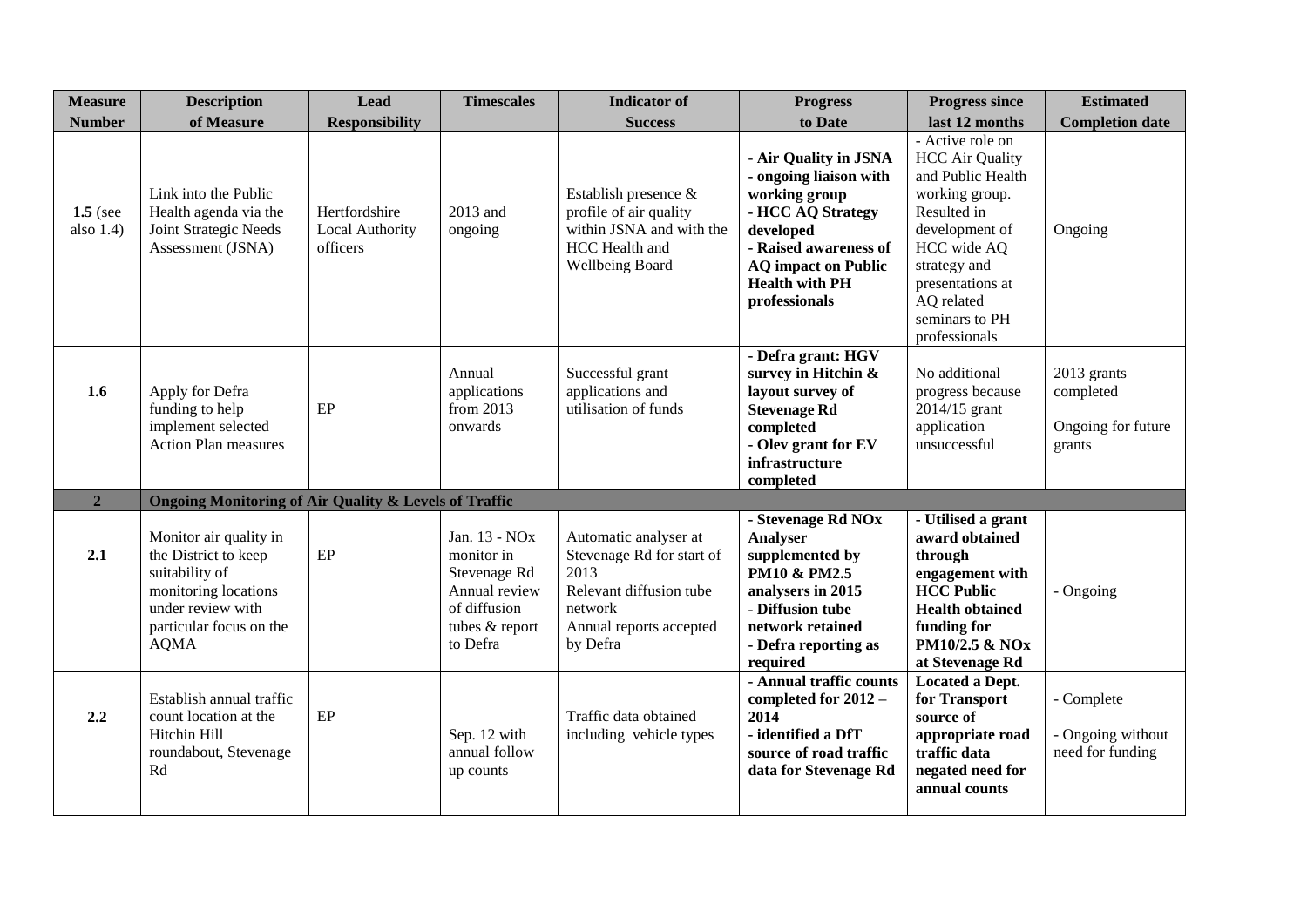| <b>Measure</b>                                                 | <b>Description</b>                                                                                                                                                                                                                                                                    | <b>Lead</b>                          | <b>Timescales</b>                                    | <b>Indicator</b> of                                                                                                                                                                                                                                                         | <b>Progress</b>                                                                                                                                                                                                                                          | <b>Progress since</b>                                                       | <b>Estimated</b>       |
|----------------------------------------------------------------|---------------------------------------------------------------------------------------------------------------------------------------------------------------------------------------------------------------------------------------------------------------------------------------|--------------------------------------|------------------------------------------------------|-----------------------------------------------------------------------------------------------------------------------------------------------------------------------------------------------------------------------------------------------------------------------------|----------------------------------------------------------------------------------------------------------------------------------------------------------------------------------------------------------------------------------------------------------|-----------------------------------------------------------------------------|------------------------|
| <b>Number</b>                                                  | of Measure                                                                                                                                                                                                                                                                            | <b>Responsibility</b>                |                                                      | <b>Success</b>                                                                                                                                                                                                                                                              | to Date                                                                                                                                                                                                                                                  | last 12 months                                                              | <b>Completion date</b> |
| 3                                                              | <b>Publicity &amp; Education</b>                                                                                                                                                                                                                                                      |                                      |                                                      |                                                                                                                                                                                                                                                                             |                                                                                                                                                                                                                                                          |                                                                             |                        |
| 3.1<br>(see also<br>3.3, 4.8                                   | Utilise NHDC media<br>resources to raise<br>awareness within<br>NHDC & among the<br>community                                                                                                                                                                                         | EP                                   | Ongoing                                              | Publish at least one AQ<br>related article in NHDC<br>News and in Outlook per<br>year; appropriate info. on<br>website                                                                                                                                                      | - Action Plan &<br><b>AQMA</b> press release<br>- Press release for<br><b>Electric Vehicle (EV)</b><br>charging project<br>- EV usage press<br>release                                                                                                   | EV usage press<br>release                                                   | - Ongoing              |
| 3.2<br>(see also<br>3.3)                                       | Engage with local<br>schools to raise air<br>quality awareness in<br>general & specifically<br>with regard to travel to<br>school                                                                                                                                                     | EP                                   | Short-term(st)<br>and Medium<br>term (mt)<br>targets | (st) - identify schools<br>in vicinity of AQMA<br>& understand current<br>status of travel plans &<br>general awareness<br>$(mt)$ – utilise outcome and<br>identify funding streams<br>Overall reduction in<br>school commutes by car<br>due to change in mode of<br>travel | - Both Junior and<br><b>Senior school</b><br>education packs are<br>completed                                                                                                                                                                            | - Both Junior &<br><b>Senior school</b><br>education packs<br>are completed | - Ongoing              |
| <b>Measure</b>                                                 | <b>Description</b>                                                                                                                                                                                                                                                                    | Lead                                 | <b>Timescales</b>                                    | <b>Indicator of</b>                                                                                                                                                                                                                                                         | <b>Progress</b>                                                                                                                                                                                                                                          | <b>Progress since</b>                                                       | <b>Estimated</b>       |
| <b>Number</b>                                                  | of Measure                                                                                                                                                                                                                                                                            | <b>Responsibility</b>                |                                                      | <b>Success</b>                                                                                                                                                                                                                                                              | to Date                                                                                                                                                                                                                                                  | last 12 months                                                              | <b>Completion date</b> |
| 3.3<br>(see also<br>3.1, 3.2,<br>1.5, 1.6,<br>4.4, 4.5<br>5.2) | Engage with local<br>business, particularly<br>haulage companies,<br>public transport & taxi<br>companies but also any<br>companies that show an<br>interest in improving<br>efficiency &<br>reducing emissions<br>from vehicle fleet or<br>travel planning for staff<br>that commute | NHDC - EP<br>& Transport<br>Planners | (st), (md)<br>(lt)                                   | (mt) - NHDC engage with<br>Green Travel Planning &<br>changes to vehicle fleet<br>$(st)$ - awareness<br>raising within the<br>business community<br>(mt - lt) uptake of<br>travel plans & change to<br>private company vehicle<br>fleets                                    | - Commissioned<br>survey of NHDC fleet<br>by Energy Saving<br><b>Trust</b><br>- involved in working<br>group looking at<br><b>OLEV</b> funding bid in<br>combination with<br>local company to<br>establish an EV<br>charging network for<br><b>Taxis</b> | Same as progress<br>to date                                                 | - not specified        |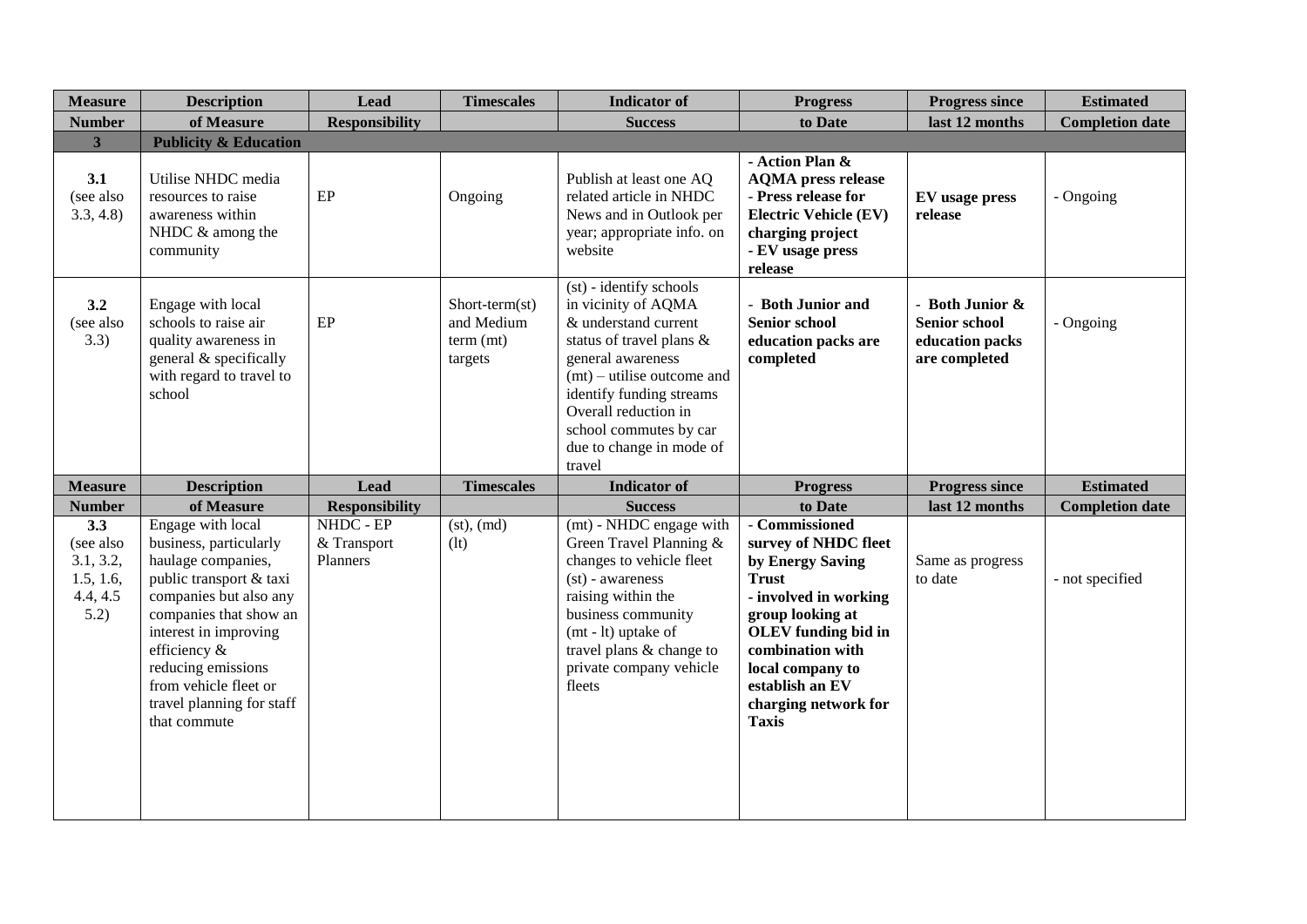| $\overline{\mathbf{4}}$ | Improve infrastructure for alternative transport                                                                                                                                                              |                          |                                                                                                                     |                                                                                                                                                                                         |                                                                                                                                                                                |                             |                 |  |
|-------------------------|---------------------------------------------------------------------------------------------------------------------------------------------------------------------------------------------------------------|--------------------------|---------------------------------------------------------------------------------------------------------------------|-----------------------------------------------------------------------------------------------------------------------------------------------------------------------------------------|--------------------------------------------------------------------------------------------------------------------------------------------------------------------------------|-----------------------------|-----------------|--|
| 4.1                     | Support measures to<br>improve bus and rail<br>usage including<br><b>Intelligent Transport</b><br>System (ITS), Bus<br>Strategy, and Intralink<br>Strategy                                                    | HCC                      | Ongoing                                                                                                             | Improved journey times;<br>increased bus and rail<br>patronage;                                                                                                                         | - No action to date, no<br>specific help or<br>involvement<br>requested                                                                                                        | Same as progress to<br>date | - not specified |  |
| 4.2                     | Improve cycling<br>infrastructure in Hitchin<br>area, including<br>provision of off-<br>carriageway cycle route<br>between Stevenage &<br>Hitchin, and improved<br>cycle network &cycle<br>parking in Hitchin | HCC & PP                 | Hitchin-<br>Stevenage cycle<br>route<br>2014/2015<br>Hitchin cycle<br>network &<br>parking<br>facilities<br>ongoing | Cycle route implemented<br>More cycle routes &<br>integration with other<br>transport modes; Improve<br>mapping & signage                                                               | - No action to date, no<br>specific help or<br>involvement<br>requested                                                                                                        | Same as progress to<br>date | - not specified |  |
| 4.3                     | Consider the quality $\&$<br>provision of footways<br>$\&$<br>pedestrian links &<br>signage in vicinity of<br>Stevenage Rd in<br>relation to key<br>destinations                                              | <b>NHDC</b><br>Transport | Ongoing.<br>Contribute to<br>2015/16 &<br>future targets<br>for increasing<br>% journeys<br>on foot                 | Improved pedestrian<br>priority and footpath<br>continuity to key<br>destinations e.g. local<br>shops, schools, town<br>centre, public<br>transport. To include<br>pedestrian crossings | - Defra funding<br><b>Stevenage Road</b><br>layout changes<br>funded project<br>considered pedestrian<br>routes. Project on<br>hold after further<br>Defra bid<br>unsuccessful | Same as progress to<br>date | - not specified |  |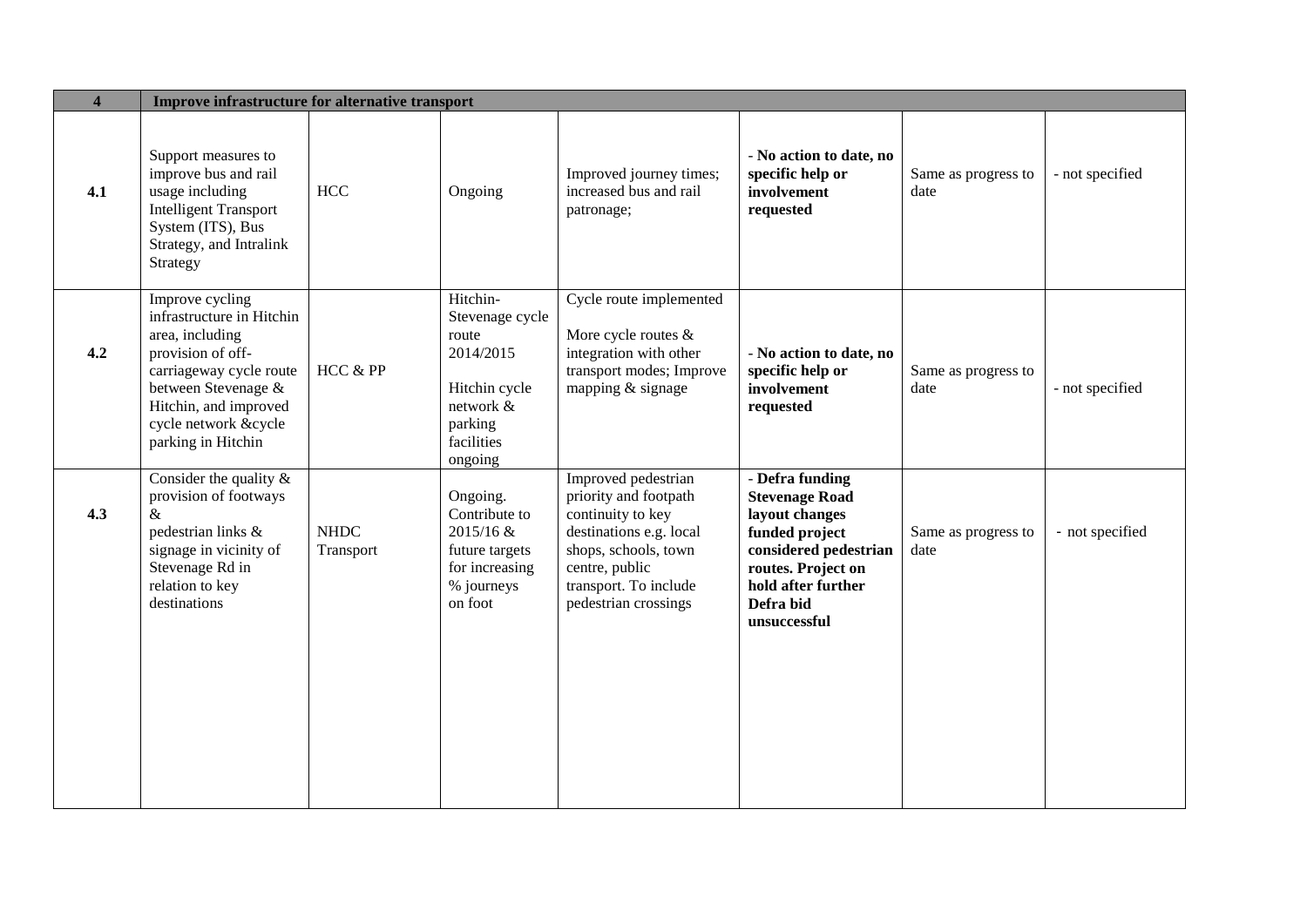| <b>Measure</b>                        | <b>Description</b>                                                                                                                     | Lead                              | <b>Timescales</b>                                                                                                       | <b>Indicator</b> of                                                                                                                              | <b>Progress</b>                                                                                                                                                   | <b>Progress since</b>       | <b>Estimated</b>                                                                                                   |
|---------------------------------------|----------------------------------------------------------------------------------------------------------------------------------------|-----------------------------------|-------------------------------------------------------------------------------------------------------------------------|--------------------------------------------------------------------------------------------------------------------------------------------------|-------------------------------------------------------------------------------------------------------------------------------------------------------------------|-----------------------------|--------------------------------------------------------------------------------------------------------------------|
| <b>Number</b>                         | of Measure                                                                                                                             | <b>Responsibility</b>             |                                                                                                                         | <b>Success</b>                                                                                                                                   | to Date                                                                                                                                                           | last 12 months              | <b>Completion date</b>                                                                                             |
| 4.4<br>(see also<br>3.1, 3.3)         | Installation of electric<br>vehicle charging infra-<br>structure to encourage<br>uptake of electric<br>vehicles                        | NHDC & HCC                        | 2013 include<br>charging<br>infrastructure<br>requirements<br>in SPD $&$<br>associated<br>planning docs<br>2013 ongoing | Inclusion of<br>electric charging<br>points in new builds<br>via planning regime<br>Presence of electric<br>charging points in<br>NHDC car parks | - Office of Low<br><b>Emission Vehicle</b><br>grant obtained for 6<br>(2 plug) charging<br>points to be installed<br>in NHDC car parks is<br>complete             | Same as progress to<br>date | - EV taxi project is<br>ongoing – early<br>2016<br>- EV potential for<br>NHDC fleet is<br>ongoing. Due end<br>2015 |
| 4.5<br>(see also<br>1.1, 1.2,<br>3.3) | Consider potential for<br>gas or bio-methane<br>refuelling facilities at<br>supermarkets or large<br>commercial<br>developments        | NHDC & HCC                        | Include in AQ<br>SPD for<br>adoption in<br>2013                                                                         | Presence of gas or<br>Bio-methane refuelling<br>facilities within North<br>Hertfordshire                                                         | - No action to date                                                                                                                                               | Same as progress to<br>date | - not specified                                                                                                    |
| 5 <sup>5</sup>                        | Encouraging Use of Alternative Fuels & Reducing Emissions                                                                              |                                   |                                                                                                                         |                                                                                                                                                  |                                                                                                                                                                   |                             |                                                                                                                    |
| 5.1                                   | Investigate<br>incorporation of<br>emissions element to<br>controlled parking zone<br>changes                                          | EP, PP & Parking                  | Ongoing                                                                                                                 | Implementation of new<br>parking charges scheme<br>including emissions<br>criteria                                                               | - No action to date,<br>other than agreement<br>that EV recharging<br>bays will be exempt<br>from parking charges<br>& no initial charge<br>for electricity usage | Same as progress to<br>date | - not specified                                                                                                    |
| 5.2                                   | Changing company<br>fleets (inc NHDC's) to<br>encourage use of lower<br>emission vehicles by<br>use of procurement and<br>other levers | NHDC Transport,<br>PP, EP & Legal | 2013 Secure<br>agreement to<br>principle<br>within NHDC;<br>2014<br>Implement<br>proposals                              | Principle accepted;<br>establish baseline;<br>improvements secured;                                                                              | - Principle for EVs<br>agreed if adequate<br>business case<br>- Baseline data<br>established & sent to<br><b>EST</b> for business case<br>report                  | Same as progress to<br>date | - Report due Sept.<br>2015                                                                                         |